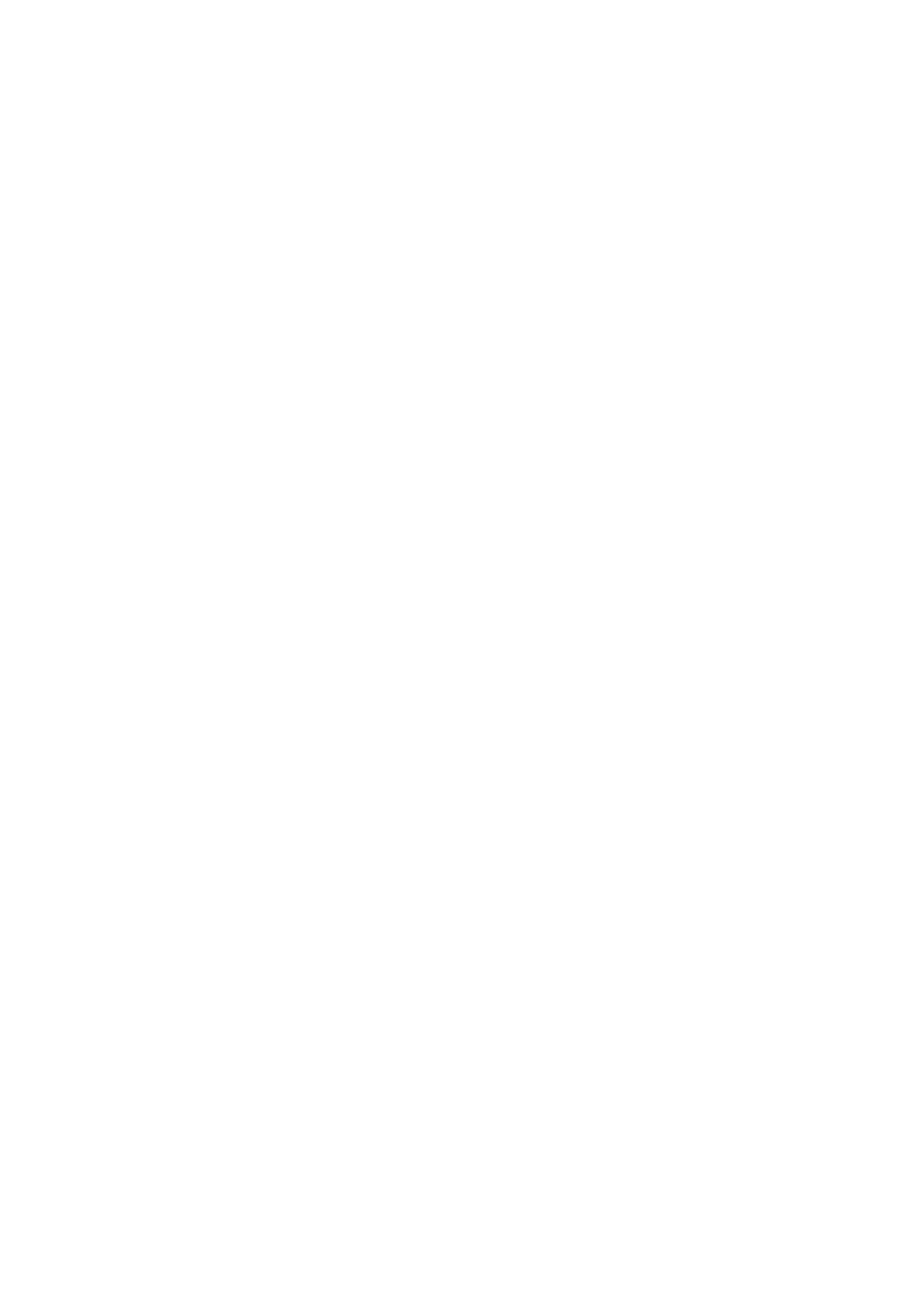## **In the case of EVT Company v. Serbia,**

The European Court of Human Rights (Second Section), sitting as a Chamber composed of:

Mrs F. TULKENS, *President,* 

- Mr A.B. BAKA,
- Mr I. CABRAL BARRETO,
- Mr V. ZAGREBELSKY,
- Mrs A. MULARONI,
- Ms D. JOČIENĖ,
- Mr D. POPOVIĆ, *judges,*
- Mr M. UGREKHELIDZE, *substitute judge,*

and Mrs S. DOLLÉ, *Section Registrar*,

Having deliberated in private on 31 May 2007,

Delivers the following judgment, which was adopted on that date:

# PROCEDURE

1. The case originated in an application (no. 3102/05) against the State Union of Serbia and Montenegro, succeeded by Serbia on 3 June 2006 (see paragraph 32 below), lodged with the Court under Article 34 of the Convention for the Protection of Human Rights and Fundamental Freedoms ("the Convention"), by the EVT Company ("the applicant") on 31 December 2004.

2. The applicant, who had been granted legal aid, was represented before the Court by Mr M. Živković, a lawyer practising in Leskovac. The Government of the State Union of Serbia and Montenegro, initially, and the Government of Serbia, subsequently, ("the Government") were represented by their Agent, Mr S. Carić.

3. On 24 November 2005 the Court decided to communicate the application to the Government. Under Article 29 § 3 of the Convention, it was also decided that the merits of the application would be examined together with its admissibility.

# THE FACTS

# I. THE CIRCUMSTANCES OF THE CASE

4. The facts of the case, as submitted by the applicant, may be summarised as follows.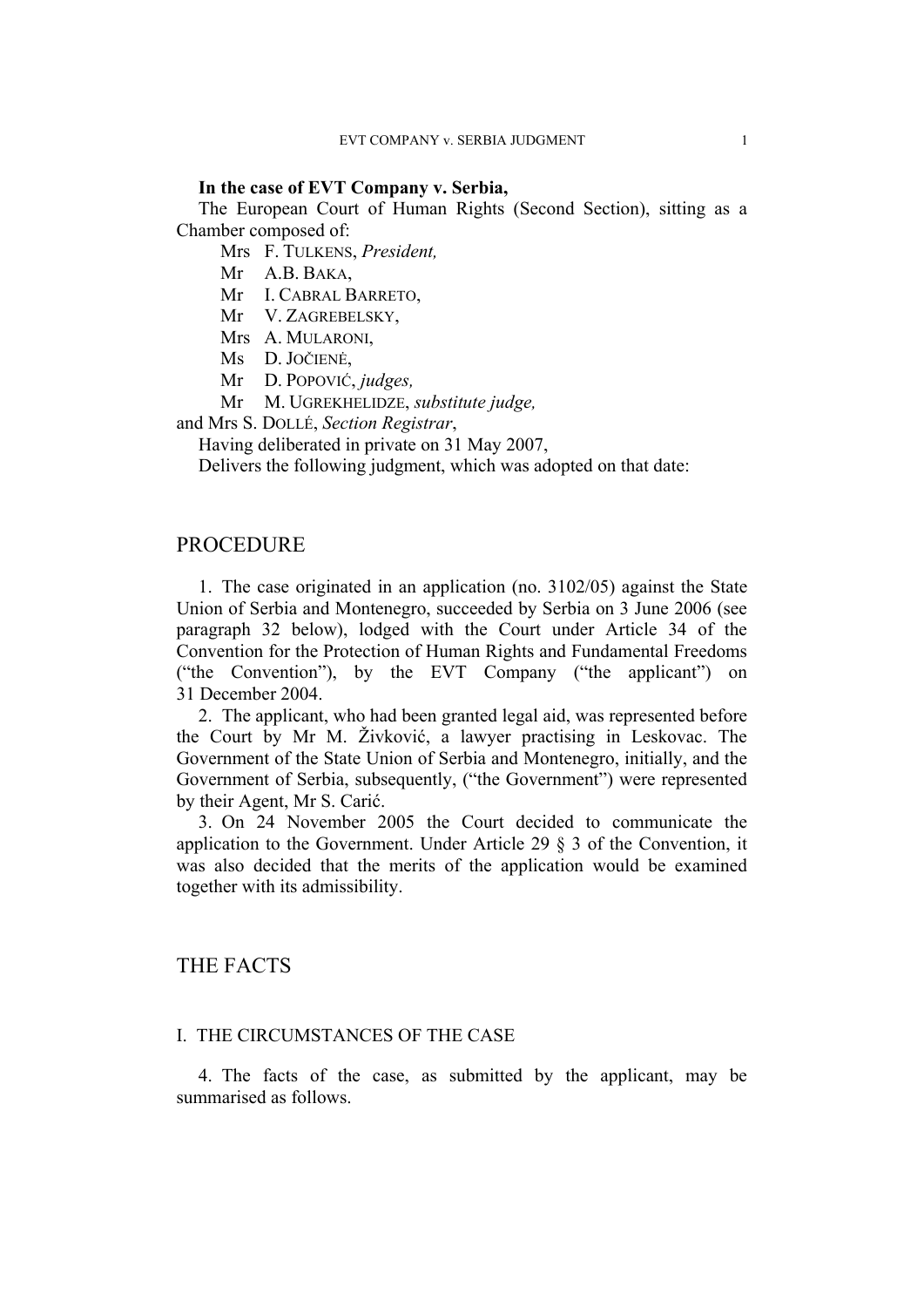5. On 7 May 1996 the Commercial Court in Leskovac (*Privredni sud u Leskovcu*) ordered "Jedinstvo", a company based in Lebane, to hand over 87,480 kilograms of common salt to the applicant, and pay its legal costs in the amount of 2,850 Yugoslav Dinars ("YUD").

6. This judgment became final by 8 June 1996.

7. On 21 June 1996 the applicant filed an enforcement request in respect of the judgment.

8. On 24 June 1996 the Commercial Court in Leskovac ("the Commercial Court") issued an enforcement order against the respondent company ("the debtor").

9. On 17 October 1996 the Commercial Court adopted a decision stating that the debtor could not deliver the specified amount of common salt and, instead, ordered it to pay to the applicant YUD 218,700.

10. In the meantime, the debtor was transformed into four separate companies - "Holding Jedinstvo", "Caričin grad" and "8. novembar", all based in Lebane, and "Agrar" based in Bošnjaca ("the debtors").

11. On 21 December 1998 the Commercial Court ordered the debtors to pay the applicant YUD 218,700 with statutory interest as of 30 October 1996, plus another YUD 4,850 for legal costs, and ruled that they had jointly assumed the financial obligations of the initial debtor.

12. On 12 February 1999 and 17 September 1999, the Commercial Court and the High Commercial Court in Belgrade (*Viši privredni sud u Beogradu*), respectively, rejected the debtors' requests for a stay of the enforcement proceedings.

13. On 23 December 1999 the applicant filed a submission with the Commercial Court, seeking the expedition of these proceedings.

14. In 2001, following the death of his father, Mr Marko Momčilović became the applicant's owner and authorised representative.

15. Throughout this time and during the years that followed, the applicant proposed different means of enforcement, including bank account seizures as well as the auctioning of the debtors' movable and, if needed, immovable assets. It emphasised that, where appropriate, police assistance should be sought.

16. On 11 July 2001, 25 March 2002 and 14 November 2002, respectively, the applicant filed requests to this effect with the Commercial Court and urged that the proceedings be expedited.

17. On 21 February 2004 the applicant sent a complaint, by post, to the Court of Serbia and Montenegro, stating, *inter alia*, that the debtors still had sufficient assets to pay their outstanding obligation, as the Commercial Court would have otherwise been "only too glad" to declare the enforcement impossible ("*sud bi [inače] jedva [do]čekao da [to] konstatuje i obavesti nas kako je nemoguće sprovesti izvršenje*"). This complaint, however, appears not to have reached the Court of Serbia and Montenegro.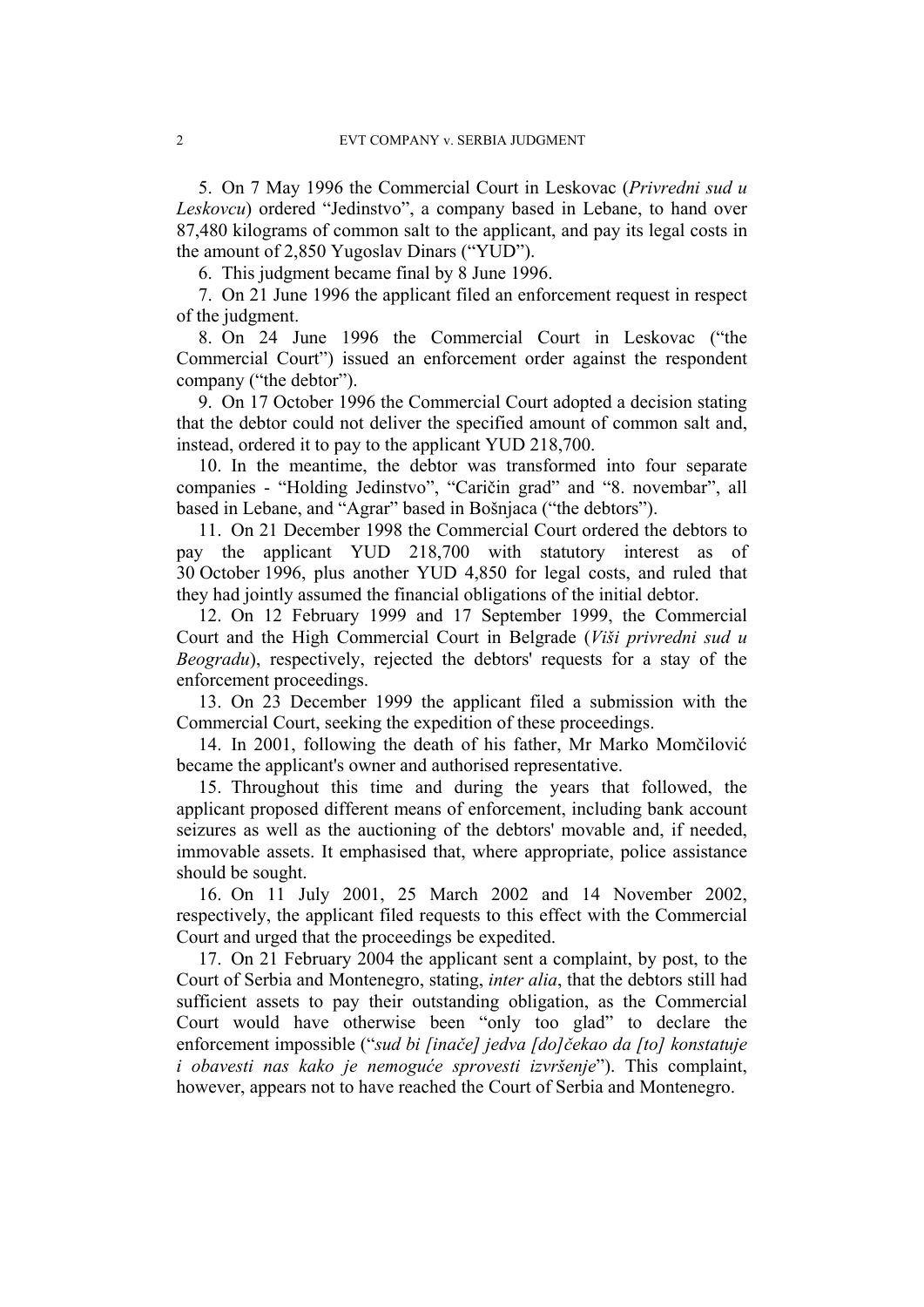18. By 18 March 2004 the debtors paid the applicant a total of 838,148.06 Serbian Dinars, the domestic currency having been renamed in the meantime.

19. On 22 November 2004 and 30 November 2004 the applicant complained to the Commercial Court, on 15 December 2004 to the High Commercial Court in Belgrade, and on 2 July 2001 and 15 December 2004 to the Supreme Court of Serbia (*Vrhovni sud Srbije*), respectively.

20. On 21 January 2005 the President of the Commercial Court informed the applicant that the enforcement proceedings had been hindered by the debtors' employees as well as the police. While the former physically prevented the bailiffs from conducting an inventory of the debtors' movable assets, on several separate occasions, the latter refused to assist the bailiffs in their subsequent attempts to seize those very assets. The President further noted that the most recent refusal of the police to assist the bailiffs occurred on 18 November 2004, which is why the enforcement had to be postponed. Finally, he stated that the proceedings would recommence as soon as the judge handling the case clarified the situation with the head of the local police, and concluded that the refusal of the police to assist the bailiffs in their duties was common in cases involving "discontented workers" engaged in the obstruction of judicial enforcement proceedings.

## II. RELEVANT DOMESTIC LAW

# **A. Enforcement Procedure Act 2000 (Zakon o izvršnom postupku; published in the Official Gazette of the Federal Republic of Yugoslavia - OG FRY - no. 28/00, 73/00 and 71/01)**

21. Article 4 § 1 provides that the enforcement court is obliged to proceed urgently.

22. Under Article 47, if need be, bailiffs may request police assistance. Should the police fail to provide such assistance, the enforcement court shall inform the Minister of Internal Affairs, the Government, or the competent parliamentary body of this failure.

# **B. Enforcement Procedure Act 2004 (Zakon o izvršnom postupku; published in the Official Gazette of the Republic of Serbia - OG RS - no. 125/04)**

23. This Act entered into force on 23 February 2005, thereby repealing the Enforcement Procedure Act 2000. In accordance with Article 304, however, all enforcement proceedings instituted prior to 23 February 2005 are to be concluded pursuant to the Enforcement Procedure Act 2000.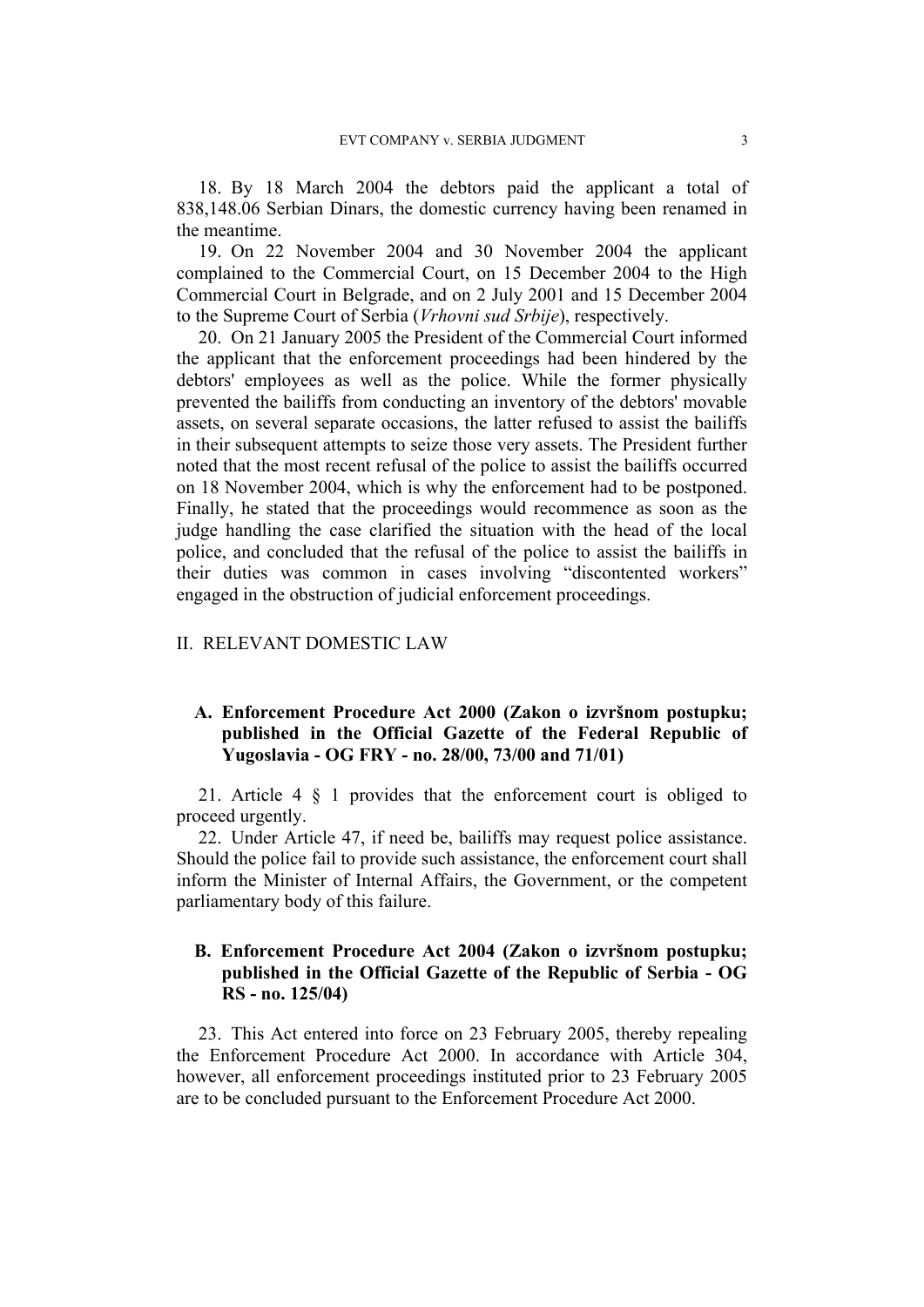# **C. Statutory Interest Act (Zakon o visini stope zatezne kamate; published in OG FRY no. 9/01)**

24. Article 1 provides that statutory interest shall be paid as of the date of maturity of a recognised monetary claim until the date of its settlement (which includes awards granted by final court judgments).

25. Article 2 states that such interest shall be calculated on the basis of the official retail price index (*mesečna stopa rasta cena na malo*) plus another 0.5% monthly (*mesečna fiksna stopa*).

# **D. Insolvency Procedure Act (Zakon o stečajnom postupku; published in OG RS no. 84/04)**

26. Article 40 §§ 1-3 provides, *inter alia*, that judicial insolvency proceedings may be instituted by a company's creditor, providing that it can substantiate its claim and document that the debtor in question cannot otherwise cover its outstanding obligations.

# **E. Financial Transactions Act (Zakon o platnom prometu; published in OG FRY nos. 3/02 and 5/03, and OG RS nos. 43/04 and 62/06)**

27. Under Article 54 § 1, *inter alia*, the Serbian Central Bank (*Narodna banka Srbije*) shall monitor the solvency of all corporate entities and initiate judicial insolvency proceedings in respect of those whose bank accounts have been "blocked" due to outstanding debts for a period of 60 days consecutively, or for 60 days intermittently, within the last 75 days.

# **F. Judges Act (Zakon o sudijama; published in OG RS nos. 63/01, 42/02, 60/02, 17/03, 25/03, 27/03, 29/04, 61/05 and 101/05)**

28. The relevant provisions of this Act read as follows:

#### **Article 40a §§ 1 and 2**

"The Supreme Court of Serbia shall set up a Supervisory Board ["*Nadzorni odbor*"] ("the Board").

This Board shall be composed of five Supreme Court judges elected for a period of four years by the plenary session of the Supreme Court of Serbia."

#### **Article 40b**

"In response to a complaint or *ex officio*, the Board is authorised to oversee judicial proceedings and look into the conduct of individual cases.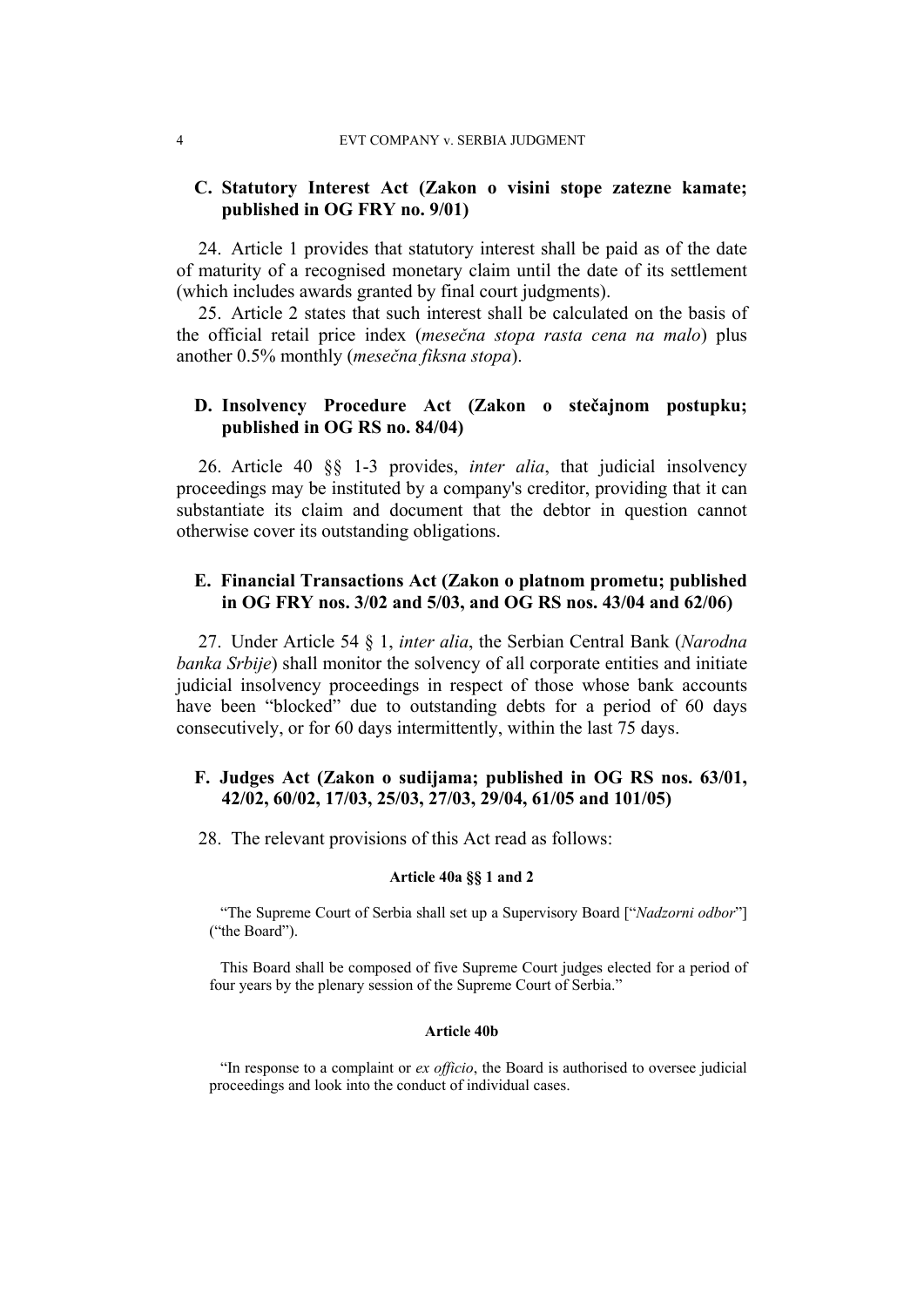Following the conclusion of this process, the Board may initiate, before the High Personnel Council, proceedings for the removal of a judge based on his unconscientious or unprofessional conduct, or propose the imposition of other disciplinary measures."

# **G. Criminal Code 1977 (Krivični zakon Republike Srbije; published OG RS nos. 26/77, 28/77, 43/77, 20/79, 24/84, 39/86, 51/87, 6/89, 42/89, 21/90, 16/90, 26/91, 75/91, 9/92, 49/92, 51/92, 23/93, 67/93, 47/94, 17/95, 44/98, 10/02, 11/02, 80/02, 39/03 and 67/03)**

29. Articles 213, 242, 243 and 245 of this Code incriminate "obstruction of an official in the performance of his or her duties" (*sprečavanje službenog lica u vršenju službene dužnosti*), "abuse of office" (*zloupotreba službenog položaja*), "judicial malfeasance" (*kršenje zakona od strane sudije*) and "official malfeasance" (*nesavestan rad u službi*), respectively.

# **H. Criminal Code 2005 (Krivični zakonik; published in OG RS nos. 85/05, 88/05 and 107/05)**

30. Article 340 incriminates "non-enforcement of a court decision" (*neizvršenje sudske odluke*).

31. This Code entered into force on 1 January 2006, thereby repealing the Criminal Code 1977.

# **I. Relevant provisions concerning the Court of Serbia and Montenegro and the succession of the State Union of Serbia and Montenegro**

32. The relevant provisions concerning the Court of Serbia and Montenegro and the succession of the State Union of Serbia and Montenegro are set out in the *Matijašević v. Serbia* judgment (no. 23037/04, §§ 12, 13 and 16-25, 19 September 2006).

# THE LAW

# I. ALLEGED VIOLATION OF ARTICLE 6 OF THE CONVENTION AND ARTICLE 1 OF PROTOCOL NO. 1

33. The applicant complained under Article 6 § 1 of the Convention and Article 1 of Protocol No. 1 about the non-enforcement of the final judgment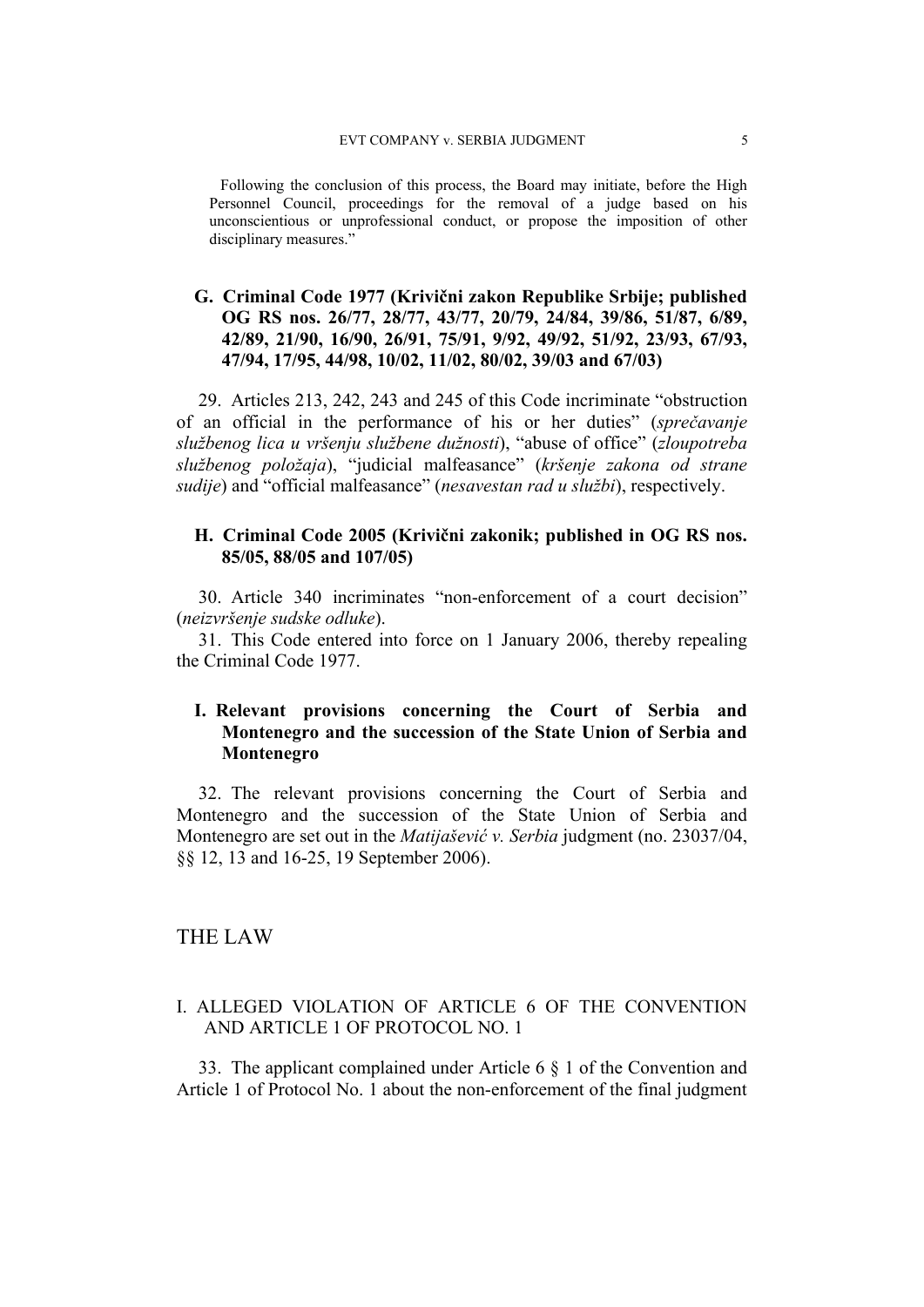rendered in its favour on 7 May 1996. The relevant provisions of these Articles read as follows:

#### **Article 6 § 1**

 "In the determination of his [or her] civil rights and obligations ..., everyone is entitled to a fair ... hearing ... by [a] ... tribunal..."

#### **Article 1 of Protocol No. 1**

"Every natural or legal person is entitled to the peaceful enjoyment of his [or her] possessions. No one shall be deprived of his [or her] possessions except in the public interest and subject to the conditions provided for by law and by the general principles of international law.

The preceding provisions shall not, however, in any way impair the right of a State to enforce such laws as it deems necessary to control the use of property in accordance with the general interest or to secure the payment of taxes or other contributions or penalties."

## **A. Admissibility**

## *1. Arguments of the parties*

34. The Government submitted that the applicant had not exhausted all available, effective domestic remedies. In particular, it had failed to lodge a complaint under Article 47 of the Enforcement Procedure Act 2000 and to complain about the delay in question to the Supreme Court's Supervisory Board (see paragraphs 22 and 28 above). Further, the applicant had not made use of the complaint procedure before the Court of Serbia and Montenegro, pursuant to the Constitutional Charter and the Charter on Human and Minority Rights and Civic Freedoms (see paragraph 32 above). Finally, the Government maintained that the applicant had failed to lodge a criminal complaint under Articles 213, 242, 243 and 245 of the Criminal Code 1977 or a complaint under Article 340 of the Criminal Code 2004 (see paragraphs 29-31 above).

35. The applicant stated that it had complied with the exhaustion requirement contained in Article 35 § 1 of the Convention. In particular, it had filed a complaint with the Court of Serbia and Montenegro on 21 February 2004, even though this court was never functional. Further, it had no right under law to directly lodge a complaint with the Supreme Court's Supervisory Board. Finally, as regards Article 47 of the Enforcement Procedure Act 2000, the applicant pointed out that it was up to the enforcement court and its bailiffs to seek police assistance and inform the Ministry of Internal Affairs about the difficulties encountered.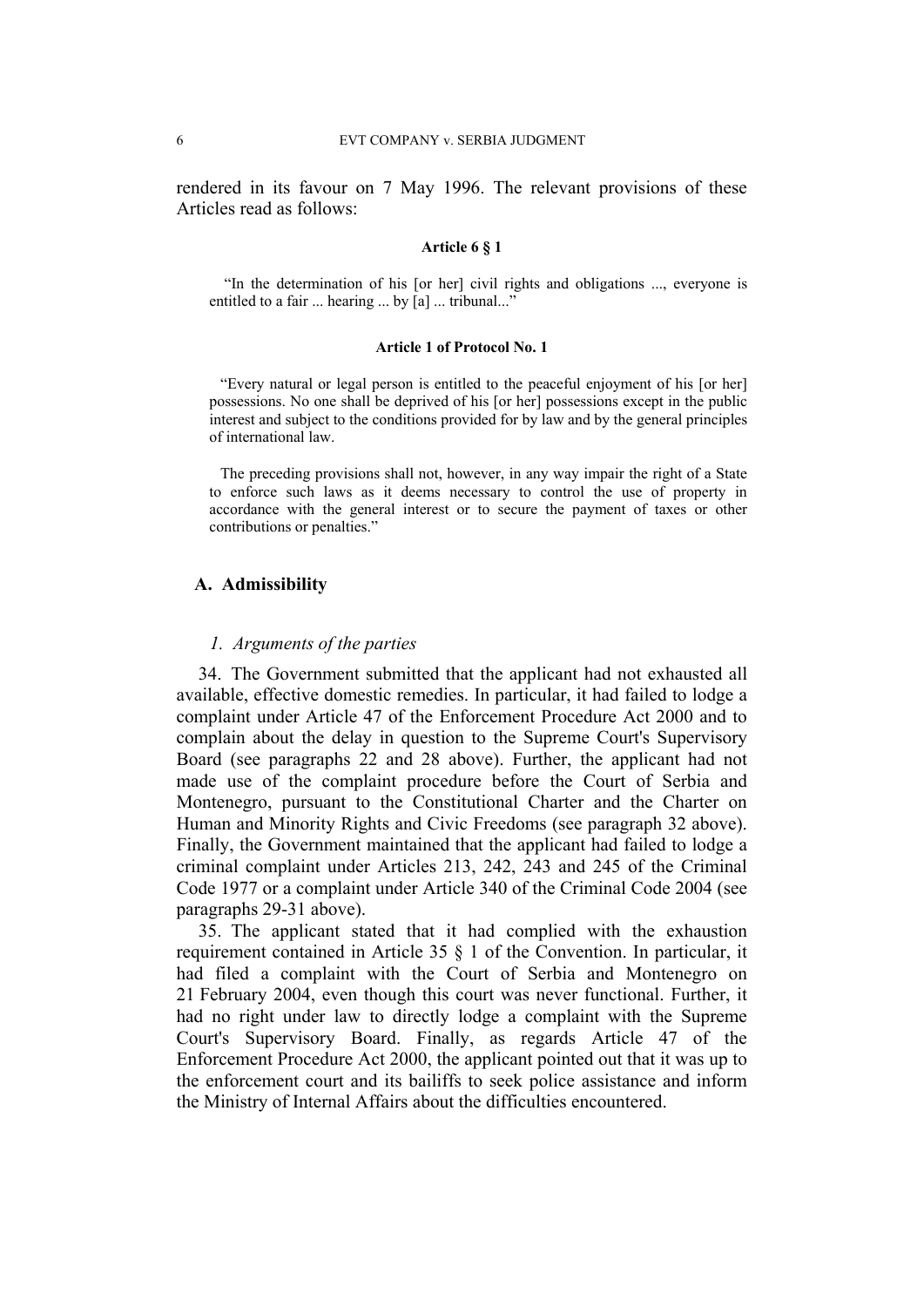#### *2. Relevant principles*

36. The Court recalls that, according to its established case-law, the purpose of the domestic remedies rule in Article 35 § 1 of the Convention is to afford the Contracting States the opportunity of preventing or putting right the violations alleged before they are submitted to the Court. However, the only remedies to be exhausted are those which are effective. It is incumbent on the Government claiming non-exhaustion to satisfy the Court that the remedy was an effective one, available in theory and in practice at the relevant time (see, *inter alia*, *Vernillo v. France*, judgment of 20 February 1991, Series A no. 198, pp. 11–12, § 27, and *Dalia v. France*, judgment of 19 February 1998, *Reports of Judgments and Decisions* 1998-I, pp. 87-88, § 38). Once this burden of proof has been satisfied, it falls to the applicant to establish that the remedy advanced by the Government was in fact exhausted, or was for some reason inadequate and ineffective in the particular circumstances of the case, or that there existed special circumstances absolving him or her from this requirement (see *Dankevich v. Ukraine,* no. 40679/98, § 107, 29 April 2003).

37. The Court emphasises that the application of this rule must make due allowance for the context. Accordingly, it has recognised that Article 35 § 1 must be applied with some degree of flexibility and without excessive formalism (see, *Akdivar and Others v. Turkey,* judgment of 16 September 1996, *Reports* 1996-IV, p. 1211, § 69). It must examine whether, in all the circumstances of the case, the applicant did everything that could reasonably be expected in order to exhaust domestic remedies.

38. Finally, the Court reiterates that the decisive question in assessing the effectiveness of a remedy concerning a complaint about procedural delay is whether or not there is a possibility for the applicant to be provided with direct and speedy redress, rather than an indirect protection of the rights guaranteed under Article 6 (see, *mutatis mutandis*, *Scordino v. Italy (no. 1)* [GC], no. 36813/97, § 195, ECHR 2006, and *Sürmeli v. Germany*  [GC], no. 75529/01, § 101, 8 June 2006). In particular, a remedy of this sort shall be "effective" if it can be used either to expedite the proceedings at issue or to provide the litigant with adequate redress for delays which have already occurred (see, *mutatis mutandis*, *Kudła v. Poland* [GC], no. 30210/96, §§ 157-159, ECHR 2000-XI, *Mifsud v. France* (dec.), [GC], no. 57220/00, § 17, ECHR 2002-VIII, and *Sürmeli v. Germany* [GC], cited above, § 99).

#### *3. The Court's assessment*

39. The Court considers that a complaint with the Supreme Court's Supervisory Board to speed up the enforcement at issue, even if relevant and directly available to the applicant, would have amounted to no more than mere information submitted to a higher instance with full discretion to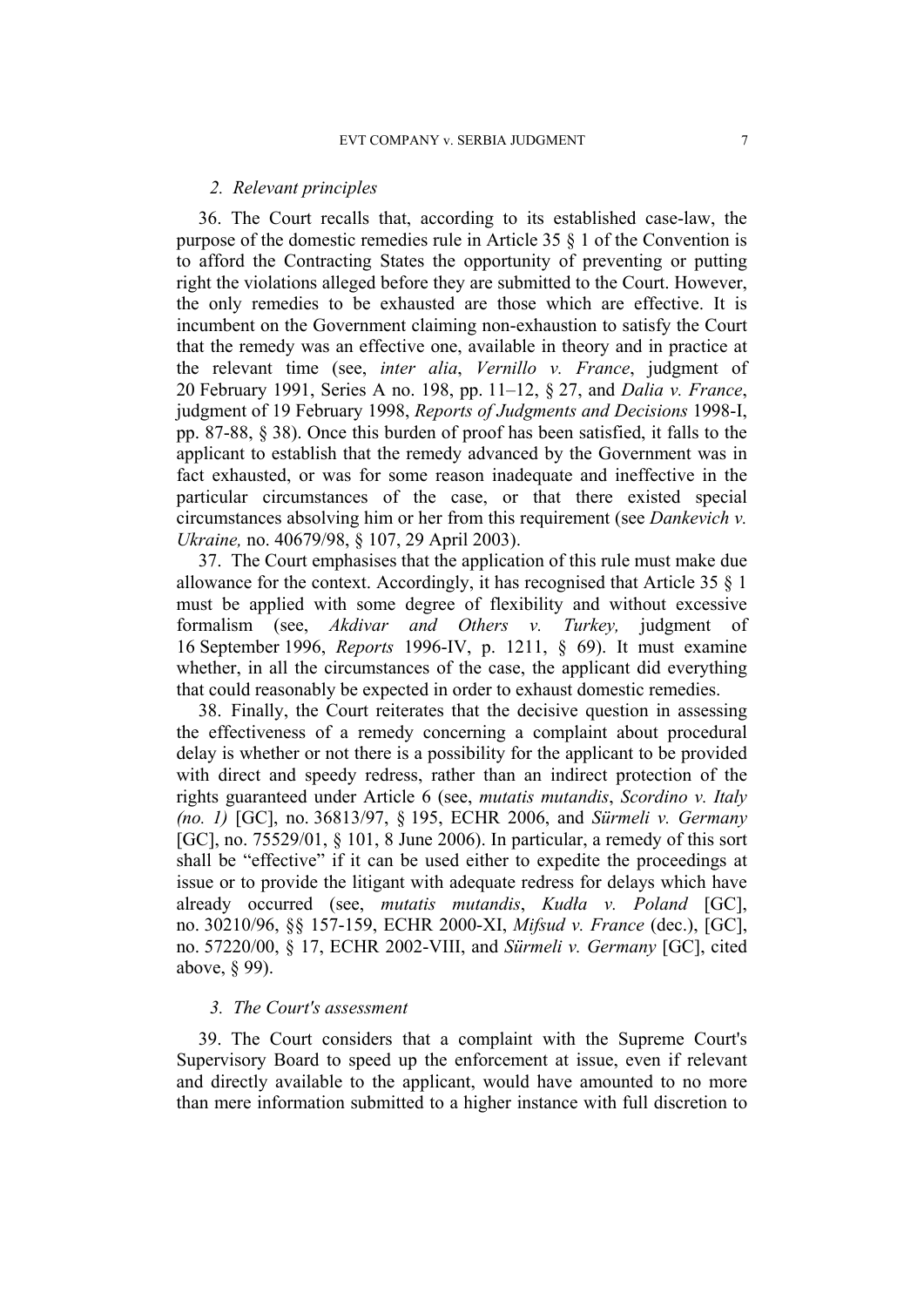make use of its powers as it saw fit (see paragraph 28 above). In addition, even if this board had instituted proceedings in response to the applicant's complaint, they would have taken place exclusively between the board itself and the judge/court concerned. The applicant would not have been a party to such proceedings and would, at best, have only been informed of their outcome (see, *mutatis mutandis*, *Horvat v. Croatia*, no. 51585/99, § 47, ECHR 2001-VIII). A complaint to the Supreme Court's Supervisory Board cannot therefore be considered effective within the meaning of Article 35 § 1 of the Convention.

40. As to Article 47 of the Enforcement Procedure Act 2000, the Court considers that it was indeed up to the respondent State's authorities, and not the applicant personally, to seek police assistance and inform the Ministry of Internal Affairs about the difficulties encountered (see paragraph 22 above). In any event, for its part, the applicant had repeatedly complained about the lack of police assistance to various State bodies but obtained no redress (see paragraphs 15, 16 and 19 above).

41. The Court further considers that a criminal complaint (see paragraphs 29-31 above) would have been just as ineffective as it would have been no faster than any other "ordinary" criminal matter which could have lasted for years and gone through several instances (see paragraph 38 above). The Government certainly offered no evidence to the contrary.

42. Finally, concerning the Government's submission that the applicant should have filed a complaint with the Court of Serbia and Montenegro, the Court recalls that it has already held that this particular remedy was unavailable until 15 July 2005 and, further, that it remained ineffective until the break up of the State Union of Serbia and Montenegro (see *Matijašević v. Serbia*, cited above, §§ 34-37). The Court sees no reason to depart in the present case from this finding and concludes, therefore, that the applicant was not obliged to exhaust this particular avenue of redress. The issue of why the applicant's complaint apparently never reached the Court of Serbia and Montenegro is thus irrelevant.

43. In view of the above, the Court concludes that the applicant's complaints cannot be declared inadmissible for non-exhaustion of domestic remedies under Article 35 § 1 of the Convention. Accordingly, the Government's objection in this respect must be dismissed. The Court also considers that these complaints are not manifestly ill-founded within the meaning of Article 35 § 3 of the Convention and finds no other ground to declare them inadmissible. The complaints must therefore be declared admissible.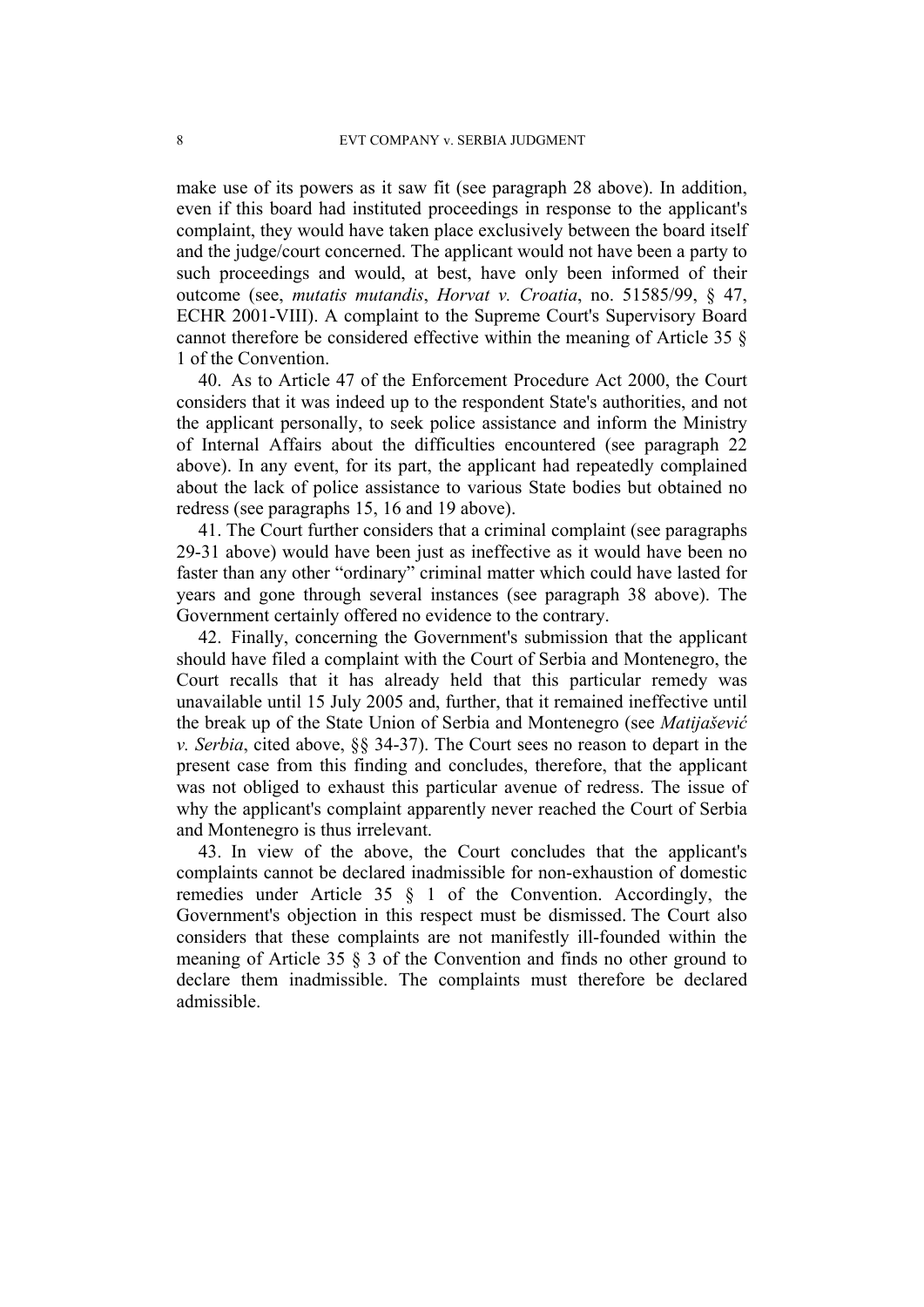## **B. Merits**

## *1. Arguments of the parties*

44. The Government noted that the respondent State had ratified the Convention and Protocol No. 1 to the Convention on 3 March 2004 and that the impugned enforcement proceedings have therefore been within this Court's jurisdiction *ratione temporis* for a period of approximately three years only. The domestic courts were diligent and the proceedings complex given that they "involved workers" whose opposition to the enforcement of the final judgment in question could have easily led to a riot, had the police accepted to intervene. Further, the transformation of a single debtor into four separate companies had in itself contributed to the duration of the proceedings at issue. Finally, the applicant cannot be considered to have been "deprived of its possession" given that the alleged deprivation was "not definitive" and the final judgment had been partly enforced (see paragraph 18 above).

45. The applicant stated that the enforcement proceedings have been pending since 1996, more than three years of which elapsed following the respondent State's ratification of the Convention and Protocol No. 1 to the Convention. They were not complex and the applicant's own conduct did not contribute to any delay. Further, the enforcement court itself did not take adequate steps to bring these proceedings to a successful and speedy conclusion. Finally, the applicant stressed that it has been deprived of its possessions as of 1996, when the Commercial Court's judgment became final and that this deprivation was thus "definitive".

## *2. Relevant principles*

46. The Court recalls that it would be inconceivable that Article 6 § 1 should describe in detail procedural guarantees afforded to litigants – proceedings that are fair, public and expeditious – without protecting the implementation of judicial decisions; to construe Article 6 as being concerned exclusively with access to a court and the conduct of proceedings would be likely to lead to situations incompatible with the principle of the rule of law which the Contracting States undertook to respect when they ratified the Convention. Execution of a judgment given by a court must therefore be regarded as an integral part of the "trial" for the purposes of Article 6 (see *Hornsby v. Greece*, judgment of 19 March 1997, *Reports*  1997-II, p. 510, § 40).

47. A delay in the execution of a judgment may, however, be justified in particular circumstances but this delay may not be such as to impair the essence of the right protected under Article 6 § 1 (see *Immobiliare Saffi v. Italy* [GC], no. 22774/93, § 74, ECHR 1999-V).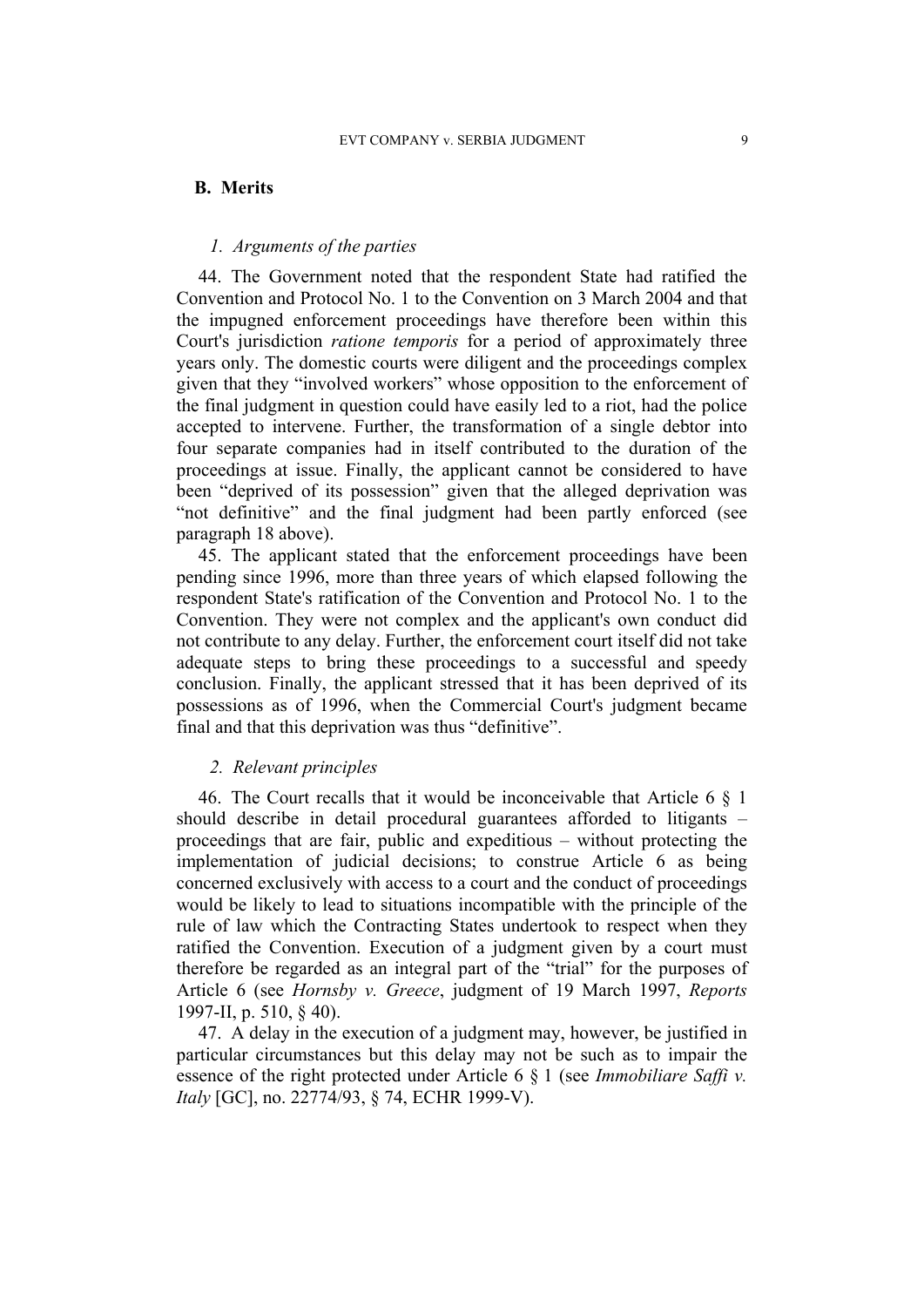48. Further, irrespective of whether a debtor is a private or a State actor, it is up to the State to take all necessary steps to enforce a final court judgment as well as to, in so doing, ensure effective participation of its entire apparatus, including the police, failing which it will fall short of the requirements contained in Article 6 § 1 (see, *mutatis mutandis*, *Pini and Others v. Romania*, nos. 78028/01 and 78030/01, §§ 174-189, ECHR 2004-V (extracts); see also *mutatis mutandis*, *Hornsby*, cited above, p. 511, § 41).

49. Finally, in terms of Article 1 of Protocol No. 1, the Court notes that a "claim" can constitute a "possession" if it is sufficiently established to be enforceable (see *Burdov v. Russia*, no. 59498/00, § 40, ECHR 2002-III) and reiterates that it is under this provision, as well as Article 6 § 1 of the Convention, that the State is obliged to make use of all available legal means at its disposal in order to enforce a final judgment, even in cases involving litigation between private parties (see, *mutatis mutandis*, *Fuklev v. Ukraine*, no. 71186/01, §§ 89-91, 7 June 2005; see also *Sovtransavto Holding v. Ukraine*, no. 48553/99, § 96, ECHR 2002-VII).

## *3. Period to be taken into account*

50. The Court notes that the judgment of 7 May 1996, although final and enforceable as of June 1996, has yet to be fully executed. The impugned situation has thus already been ongoing for more than three years and two months since the ratification of the Convention and Protocol No. 1 by the respondent State on 3 March 2004 (the period which falls within this Court's jurisdiction *ratione temporis*).

51. The Court further observes that, in order to determine the reasonableness of the delay in question, regard must also be had to the state of the case on the date of ratification (see, *mutatis mutandis*, *Styranowski v. Poland*, judgment of 30 October 1998, *Reports* 1998-VIII) and notes that on 3 March 2004 the enforcement proceedings complained of had already been pending for a period of almost eight years.

## *4. The Court's assessment*

52. The Court reiterates that the State has an obligation to organise a system of enforcement of judgments that is effective both in law and in practice and ensures their enforcement without undue delay (see *Fuklev v. Ukraine*, no. 71186/01, § 84, 7 June 2005, and *Mužević v. Croatia*, no. 39299/02, § 84, 16 November 2006). It must also make sure that the procedures provided for in the relevant domestic legislation are complied with (see *Fuklev v. Ukraine*, cited above, § 91).

53. The Court notes, as regards the present case, that the remaining part of the applicant's claim has not been enforced since 18 March 2004 and that the police expressly refused to assist the bailiffs on a number of occasions,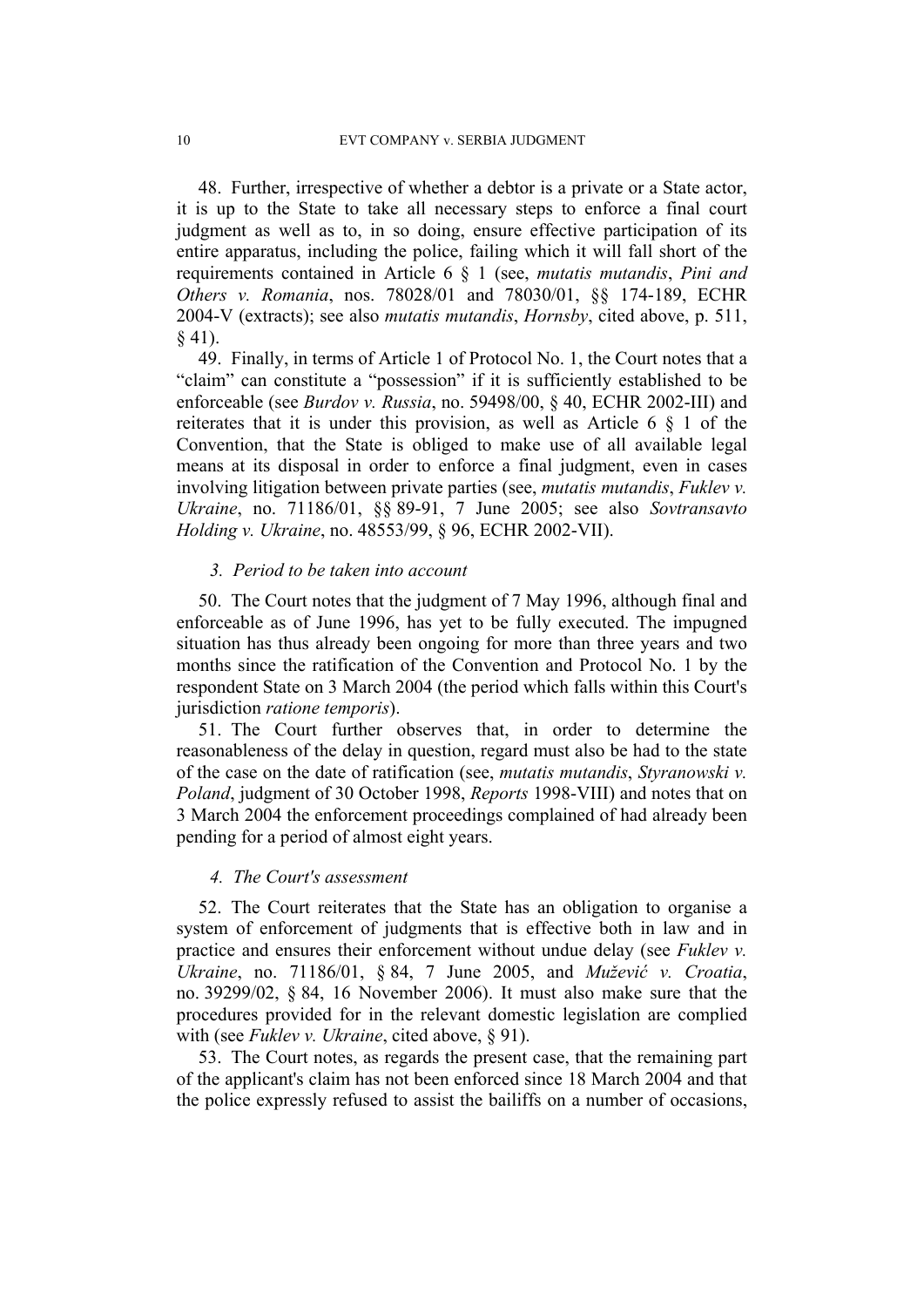including on 18 November 2004, a fact apparently tolerated by the domestic authorities at that time as well as by the Government in the present proceedings (see paragraphs 20 and 44 above). Further, it would appear that there were no attempts to enforce the final judgment from then on, even though there is no evidence that this delay could be attributed the debtors' lack of means (see paragraphs 17, 26, 27 above and paragraph 59 below). Finally, there is also nothing to suggest that the enforcement proceedings have been particularly complex or, indeed, that the transformation of a single debtor into four separate companies had contributed to the delay of which the applicant complained (see paragraphs 11 and 12 above).

54. In such circumstances and irrespective of whether any of the debtors are State-owned or State-controlled companies (see paragraphs 48 and 49 above), the Court considers that the respondent State has clearly failed to effectively conduct the enforcement proceedings at issue (see *Fuklev v. Ukraine*, cited above, § 86). It therefore finds that the Serbian authorities have impaired the essence of the applicant's "right to a court" and prevented it from receiving the money which it had legitimately expected to receive. There has accordingly been a violation of Article 6 § 1 of the Convention and a separate violation of Article 1 of Protocol No. 1 (see *Kolyada v. Russia*, no. 31276/02, § 25, 30 November 2006).

# II. APPLICATION OF ARTICLE 41 OF THE CONVENTION

#### 55. Article 41 of the Convention provides:

"If the Court finds that there has been a violation of the Convention or the Protocols thereto, and if the internal law of the High Contracting Party concerned allows only partial reparation to be made, the Court shall, if necessary, afford just satisfaction to the injured party."

## **A. Damage**

56. The applicant claimed EUR 300,000 for the pecuniary and nonpecuniary damages sustained due to the failure of the domestic authorities to fully enforce the final judgment rendered in its favour, which amount included compensation for the severe disruption of its business operations as well as the mental distress suffered by the applicant's owner (see paragraph 14 above). The applicant further submitted that, as a result of the respondent State's protracted inactivity, the debtors no longer had sufficient assets to cover the remainder of their outstanding obligations.

57. The Government contested these claims. They added that the remaining amount to be enforced was equivalent to approximately EUR 65,000 in Serbian Dinars, which included the accrued statutory interest, and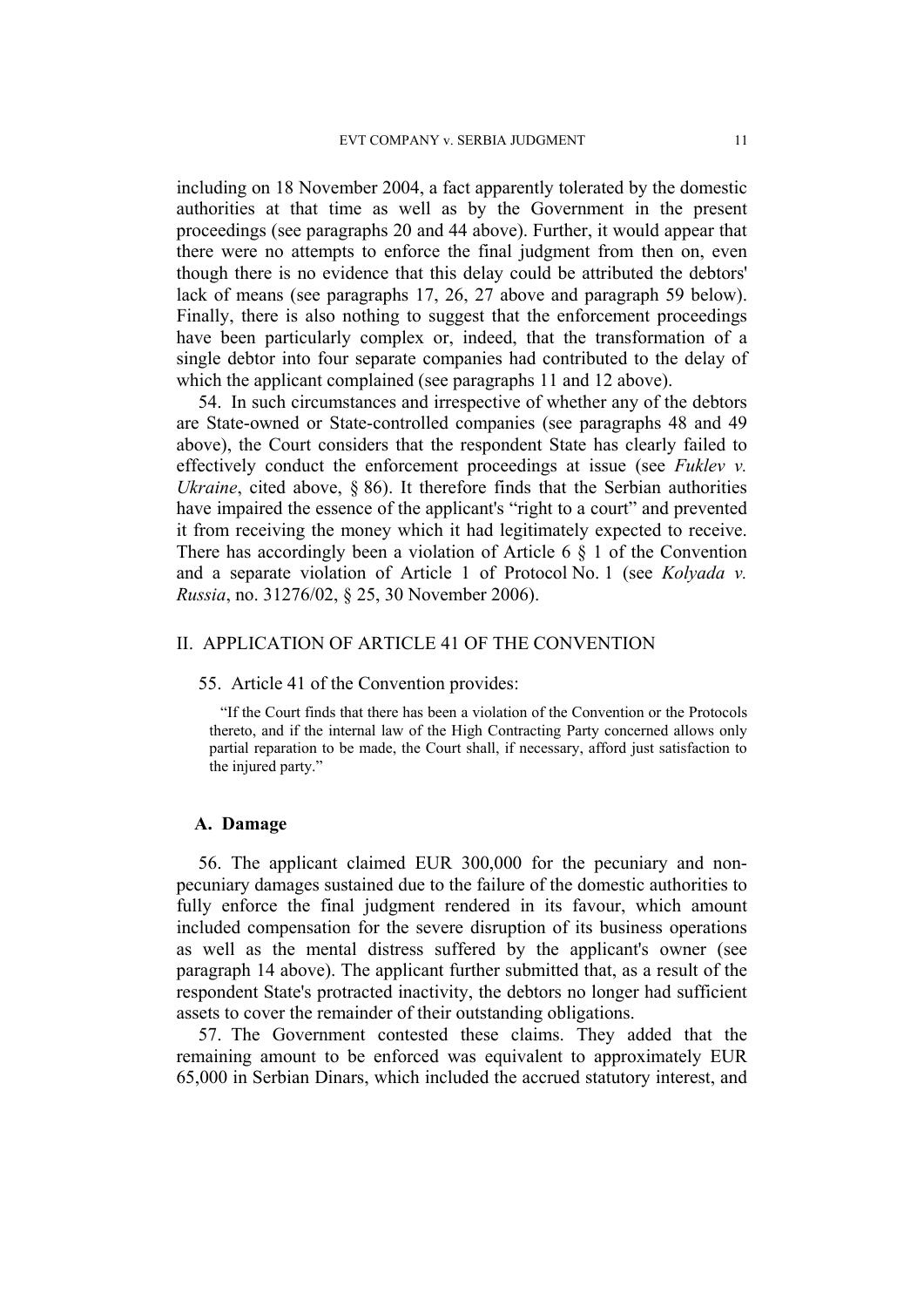noted that any distress suffered by the applicant's owner was irrelevant given that he was not the applicant before the Court.

58. The Court accepts that the applicant has suffered some nonpecuniary damage which would not be sufficiently compensated by the finding of the violations alone (see, *mutatis mutandis*, *Comingersoll v. Portugal* [GC], no. 35382/97, §§ 35-37, ECHR 2000-IV, and *Teltronic-CATV v. Poland*, no. 48140/99, §§ 67, 68 and 60, 10 January 2006). Making its assessment on an equitable basis and having regard to the circumstances of the case, the Court awards the applicant EUR 2,500 under this head.

59. Concerning the pecuniary damage sought, the Court finds that there is no evidence that the debtors have insufficient assets to fully comply with the final judgment at issue (see paragraphs 17 and 53 above; see also, *mutatis mutandis*, *Mužević v. Croatia*, cited above, at § 85). Indeed, none of them appear to have been declared insolvent, either at the applicant's own initiative or by the State *ex officio* (see paragraphs 26 and 27 above). Finally, it is noted that statutory interest in Serbia covers inflation and contains an additional punitive element (see paragraphs 24 and 25 above).

60. The Court considers, therefore, that the applicant's claim for pecuniary damage must be met by the Government ensuring, by appropriate means, the full execution of the Commercial Court's final judgment of 7 May 1996, as modified by the enforcement orders of 17 October 1996 and 21 December 1998, respectively (see, *mutatis mutandis*, *Scozzari and Giunta v. Italy* [GC], nos. 39221/98 and 41963/98, § 249, ECHR 2000-VIII; see also *Mužević v. Croatia*, cited above, § 91).

## **B. Costs and expenses**

61. The applicant, who had received legal aid from the Council of Europe in connection with the presentation of his case, also claimed a total of EUR 9,489.84 for the costs and expenses incurred before the domestic courts as well as before this Court, and provided an itemised calculation in this respect.

62. The Government contested that claim.

63. According to the Court's case-law, an applicant is entitled to the reimbursement of costs and expenses only in so far as it has been shown that these have been actually and necessarily incurred and were also reasonable as to their quantum (see, for example, *Iatridis v. Greece* (just satisfaction) [GC], no. 31107/96, § 54, ECHR 2000-XI).

64. Regard being had to all of the information in its possession and the above criteria, however, the Court considers it reasonable to award the applicant the sum of EUR 3,000 for the costs incurred domestically, in particular those undertaken with a view to expediting the proceedings complained of (see, *mutatis mutandis*, *Le Compte, Van Leuven and De Meyere v. Belgium*, judgment of 18 October 1982 (Article 50), Series A no.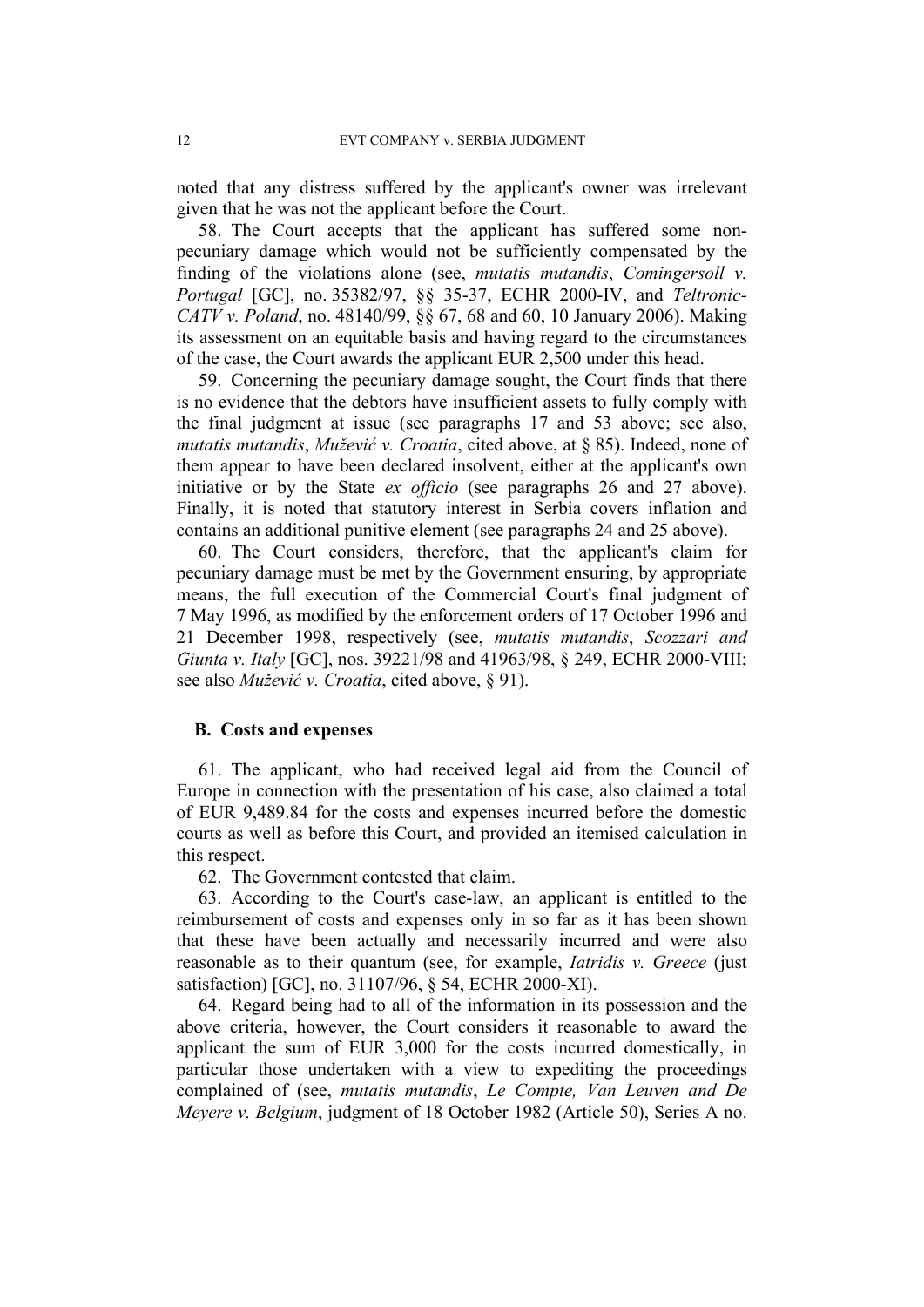54, § 17; see also, *argumentum a contrario*, *O'Reilly and Others v. Ireland*, no. 54725/00, § 44, 29 July 2004).

65. Finally, given the amount granted under the Council of Europe's legal aid scheme, the Court rejects the applicant's claim for the costs incurred in the proceedings before it.

# **C. Default interest**

66. The Court considers it appropriate that the default interest should be based on the marginal lending rate of the European Central Bank, to which should be added three percentage points.

# FOR THESE REASONS, THE COURT UNANIMOUSLY

- 1. *Declares* the application admissible.
- 2. *Holds* that there has been a violation of Article 6 § 1 of the Convention and Article 1 of Protocol No. 1;
- 3. *Holds*

(a) that the respondent State shall ensure, by appropriate means, within three months from the date on which the judgment becomes final, in accordance with Article 44 § 2 of the Convention, the full execution of the Commercial Court's final judgment of 7 May 1996, as modified by the relevant enforcement orders;

(b) that the respondent State is to pay the applicant, within the same three month period, EUR 2,500 (two thousand five hundred euros) in respect of the non-pecuniary damage suffered, and EUR 3,000 (three thousand euros) for the costs incurred domestically, which sums are to be converted into the national currency of the respondent State at the rate applicable on the date of settlement, plus any tax that may be chargeable;

(c) that from the expiry of the above-mentioned three months until settlement simple interest shall be payable on the above amounts at a rate equal to the marginal lending rate of the European Central Bank during the default period plus three percentage points;

4. *Dismisses* the remainder of the applicant's claim for just satisfaction.